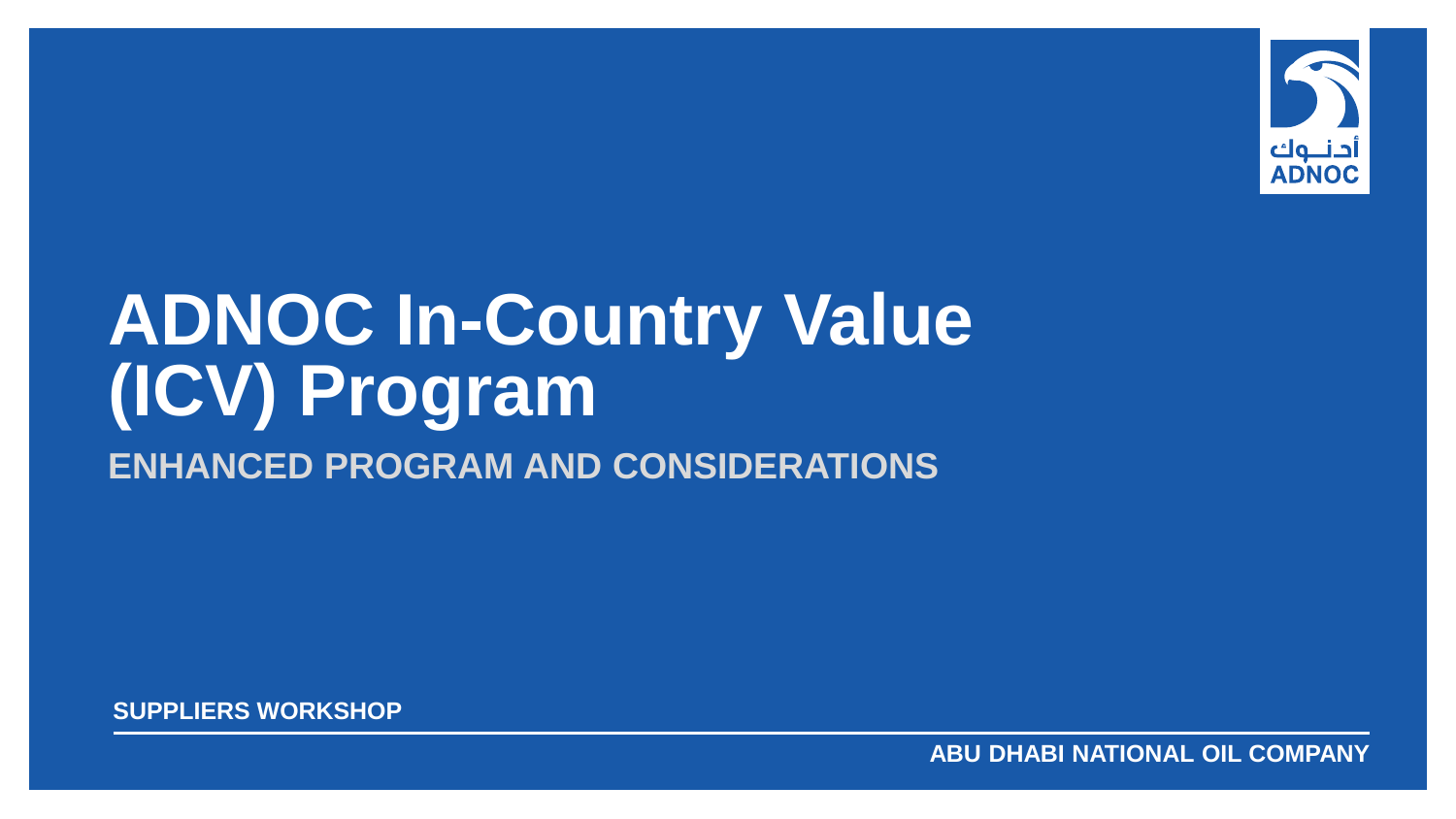### **AGENDA**



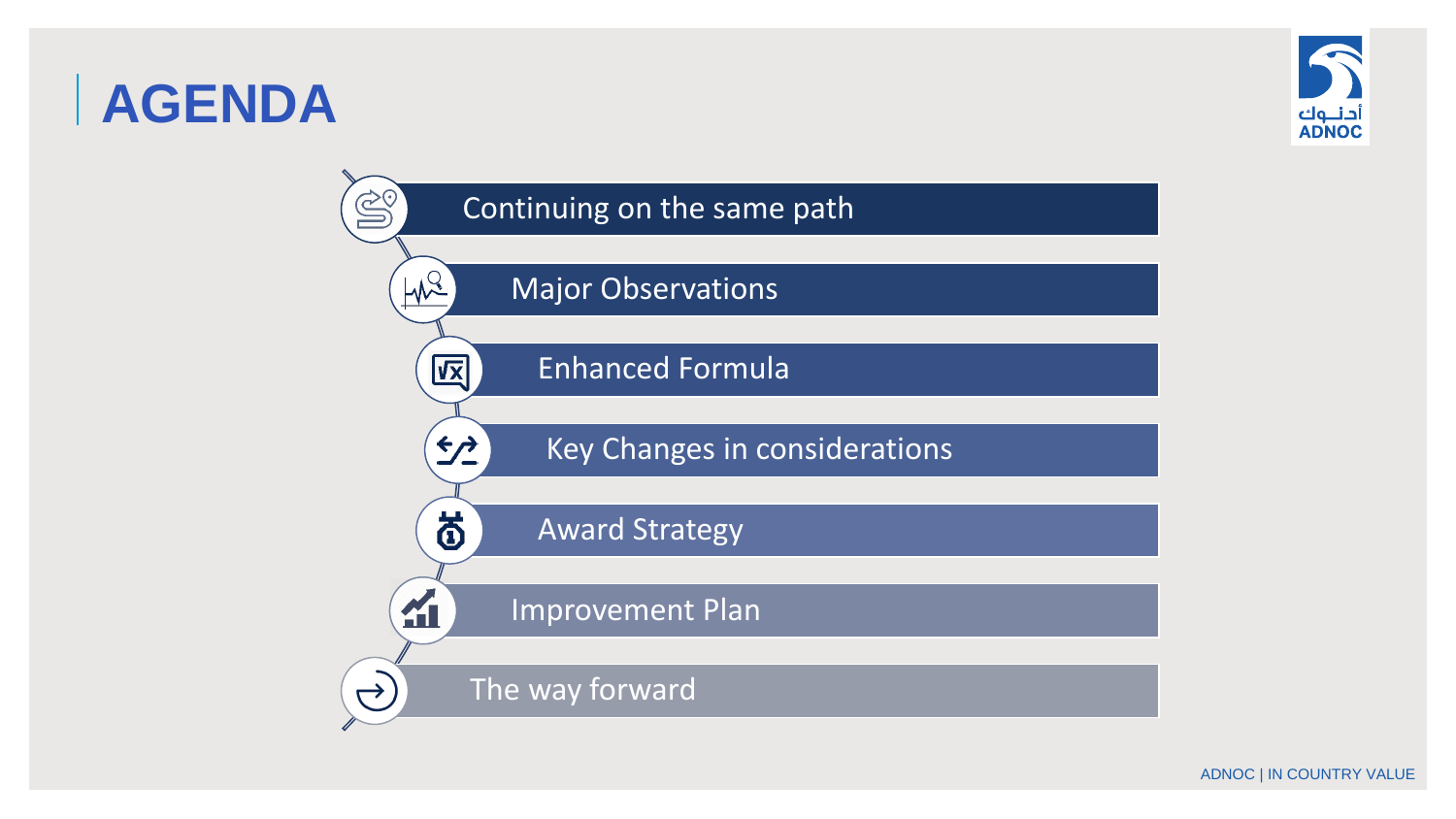#### **CONTINUING ON THE SAME PATH**



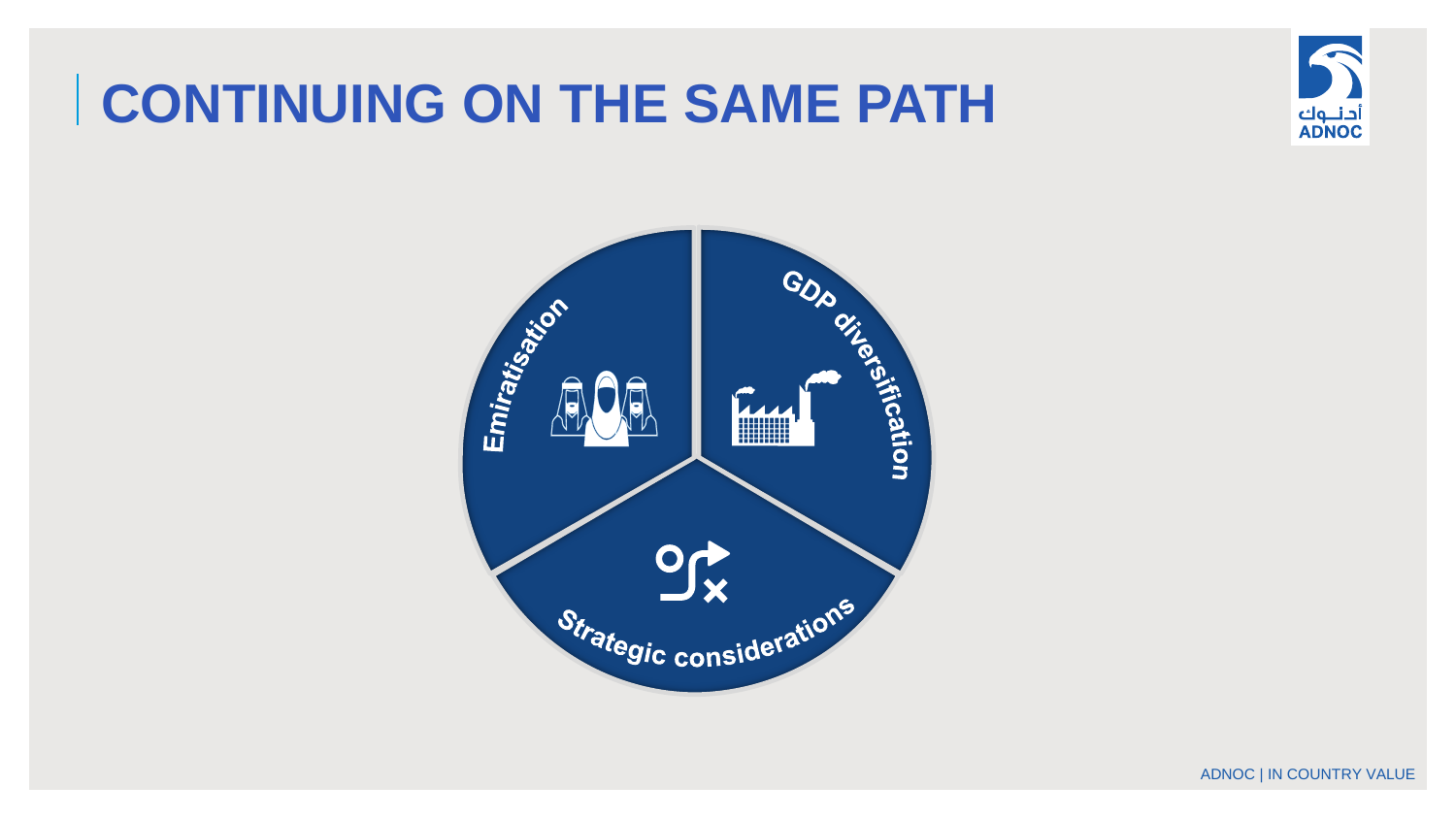### **MAJOR OBSERVATIONS**



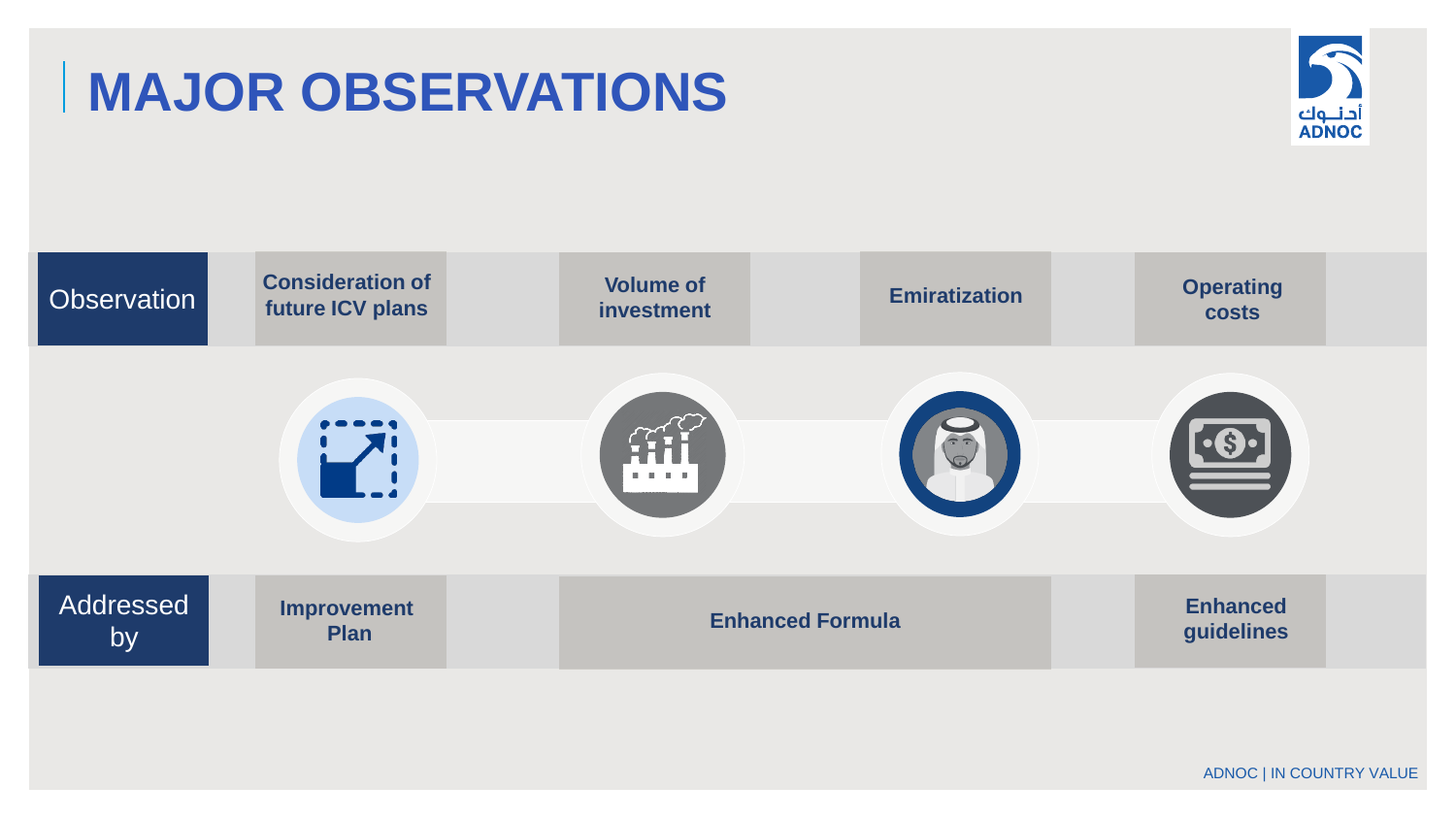# **ICV ENHANCED FORMULA**



|                  |                                              | <b>GOODS</b> | <b>SERVICE</b> | <b>FORMULA</b>                                                                                                                                                          | <b>Bonus (Maximum up to 5%)</b>                                                                                                                                                  |  |
|------------------|----------------------------------------------|--------------|----------------|-------------------------------------------------------------------------------------------------------------------------------------------------------------------------|----------------------------------------------------------------------------------------------------------------------------------------------------------------------------------|--|
|                  | (GM)<br><b>Goods</b><br><b>Manufacturing</b> | 50%          | N/A            | Manufacturing cost incurred with in UAE+ Emirati Cost + 0.6* Expat cost<br><b>Total Revenue</b>                                                                         | Total Annual revenue from outside UAE<br>(Export Revenue)<br>Total Annual revenue from UAE<br>(revenue from inside + outside customers)<br><b>Excluding Re - Exports</b><br>plus |  |
| Goods / Services | (TPS)<br><b>Third Party</b><br><b>Spend</b>  | N/A          | 50%            | $\Sigma$ Value of good & services procured per vendor & subcontractor x ICV of the vendor &<br>subcontractor + Emirati Cost + $0.6*$ Expat cost<br><b>Total Revenue</b> |                                                                                                                                                                                  |  |
| Company          | (1)<br>Investment                            | 25%          | 25%            | Net Book Value of Assets in UAE<br>Top up 15% on progressive basis<br>(USD 5M - USD 50M)<br>$\ddot{}$<br>Net Book Value of Total Assets<br>Top Up 15%<br>Basic 10%      |                                                                                                                                                                                  |  |
|                  | (E)<br><b>Emiratization</b>                  | 15%          | 15%            | Up to AED 200K Salary & benefits - 2%<br>Above AED 200K till AED 20M -progressive<br>Above AED 20M - 15%                                                                | No. of Emiratis<br>100                                                                                                                                                           |  |
|                  | (EC)<br><b>Expat</b><br>contribution         | 10%          | 10%            | In terms of head counts, progressive increase as follows:<br>b) 6 to $50 - 4$ to $6\%$<br>a) 1 to 5 – 1 to $3\%$<br>c) 51 to 200 – 7 to 9%<br>d) Above $200 - 10\%$     |                                                                                                                                                                                  |  |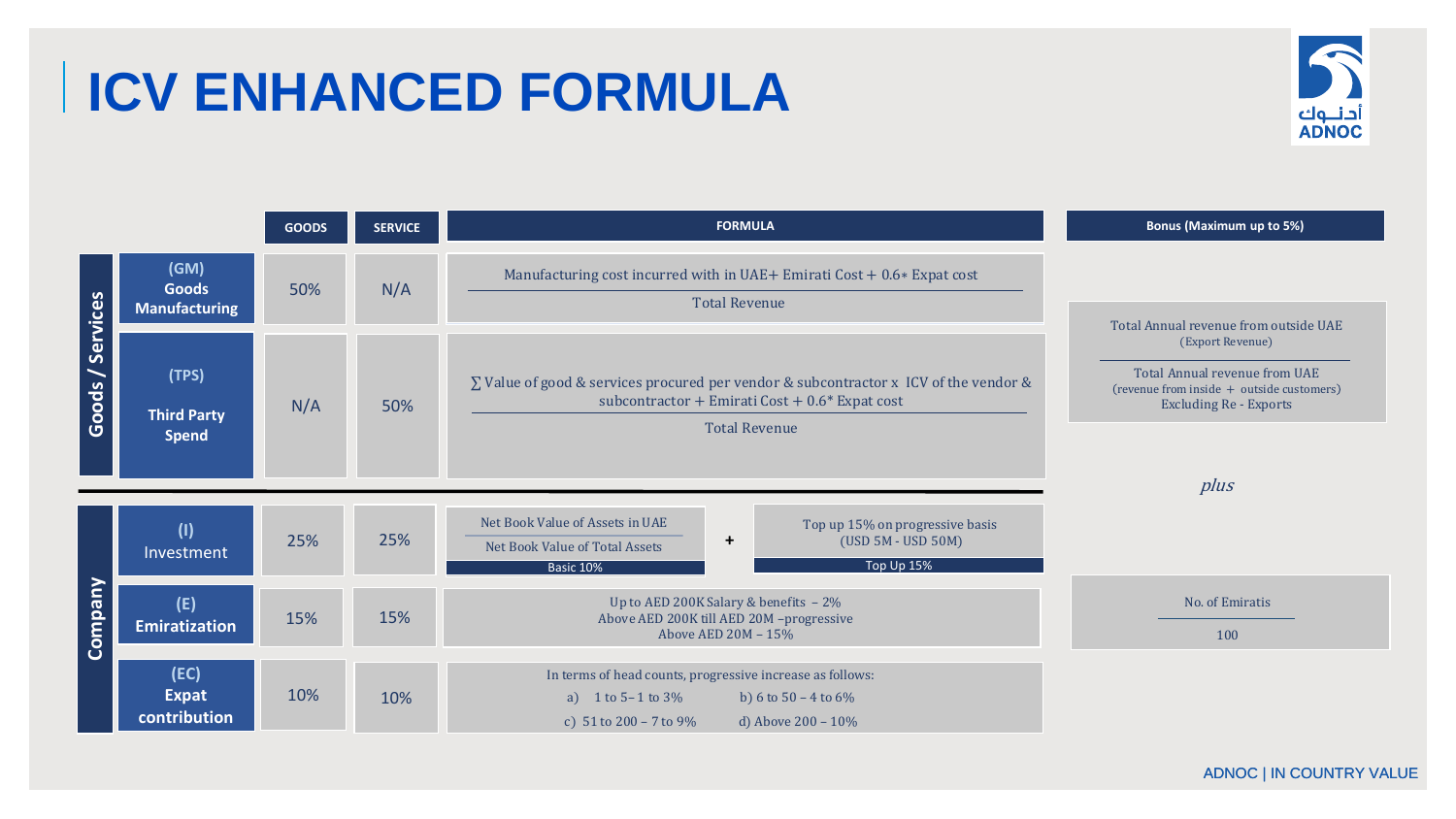# **KEY CHANGES IN CONSIDERATIONS**







#### **Procurement from Agents**

For manufacturers, goods purchased from an agent within the UAE, the manufacturing cost incurred will be 50% or ICV percentage of the trader



#### **Validity of the Certificate**

18 months for each certificate from the date of issuance



#### **Service providers in Free Zones**

Service providers can issue their ICV considering all attributes except Investment



#### **Training for Emiratis**

Training for Emiratis (non employees) shall be counted if it done through Sondoq Al Watan or to a government university



#### **Operating Costs**

Operating costs shall be considered in the ICV calculation either at a fixed ICV score or the ICV of the entity



#### **Award Strategy**

Combination of ICV certificate and Improvement Plan as a base for award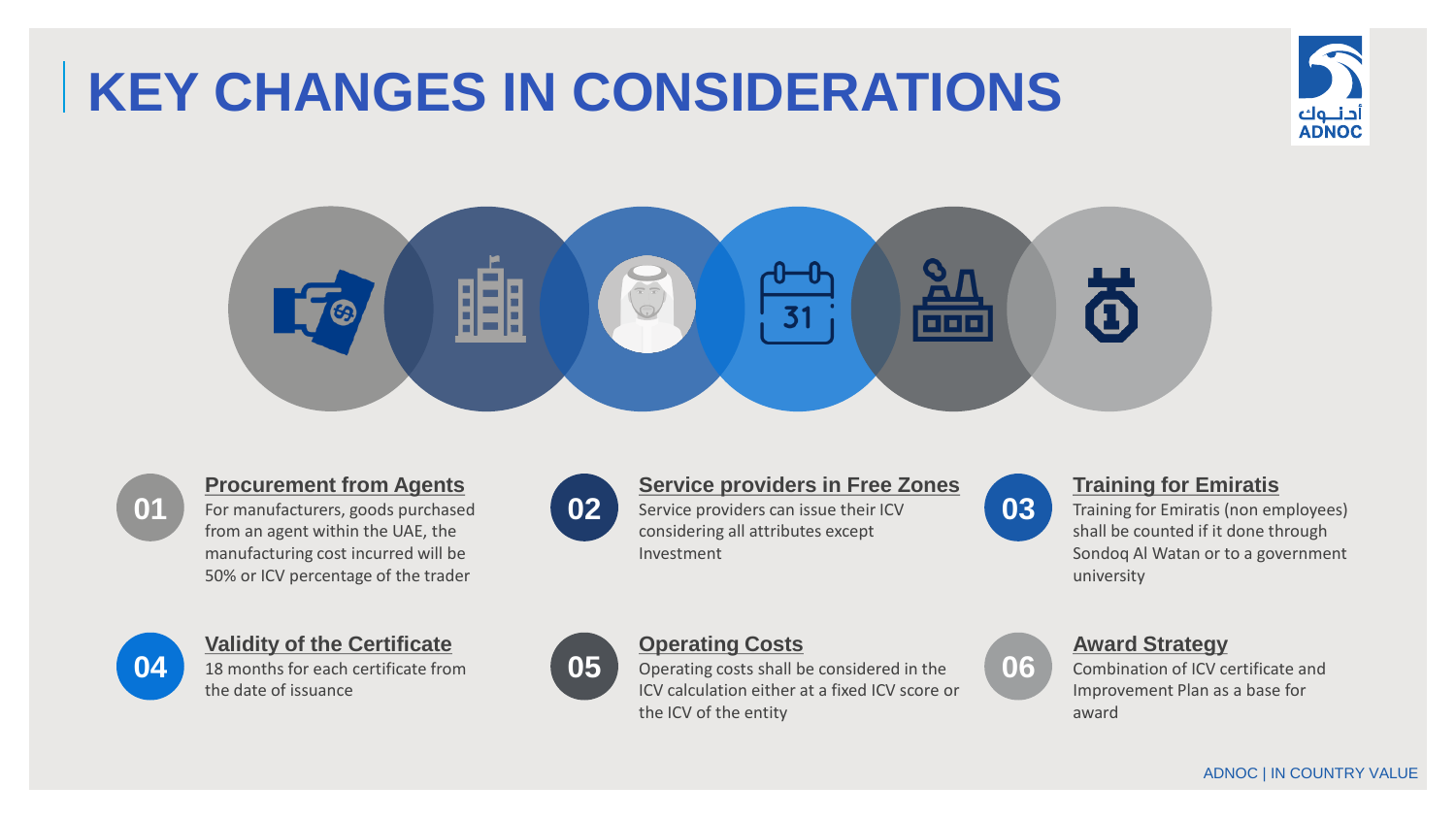# **IMPROVEMENT PLAN CONSIDERATION**





Combination of ICV Certificate and Improvement Plan with higher weightage on Improvement Plan

• ICV Milestone Payment of 5% of project value

• Amounts released annually based on compliance with ICV Improvement Plan





- Immediate implementation on specific agreements.
- Remaining to be applied by November 2018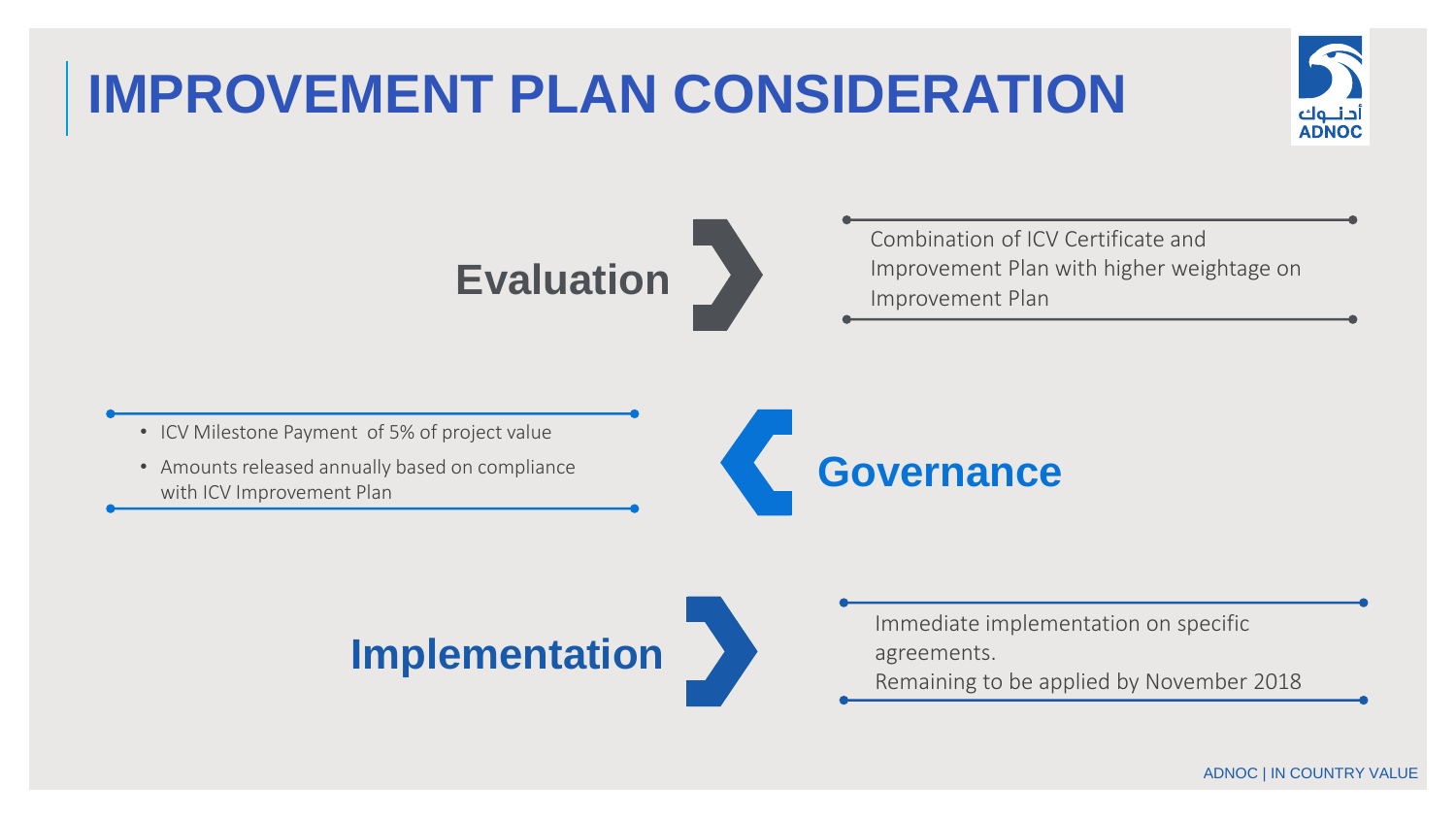#### **IMPROVEMENT PLAN CONSIDERATION**



#### **Particular Projects**

- **- Project based Improvement Plan**
- **- Additional requirement from Supplier to engage project auditor to audit project spend for verification purposes**
- **- Project specific ICV to be issued by the Certifying bodies**
- **- Percentage of project value to be held and released progressively as per compliance with ICV targets**
- **- Company based Improvement Plan**
- **- Annual ICV certificates to be issued during full agreement period**
- **- Percentage of agreement value to be held and released progressively as per compliance with ICV targets**

#### **All Agreements & other projects**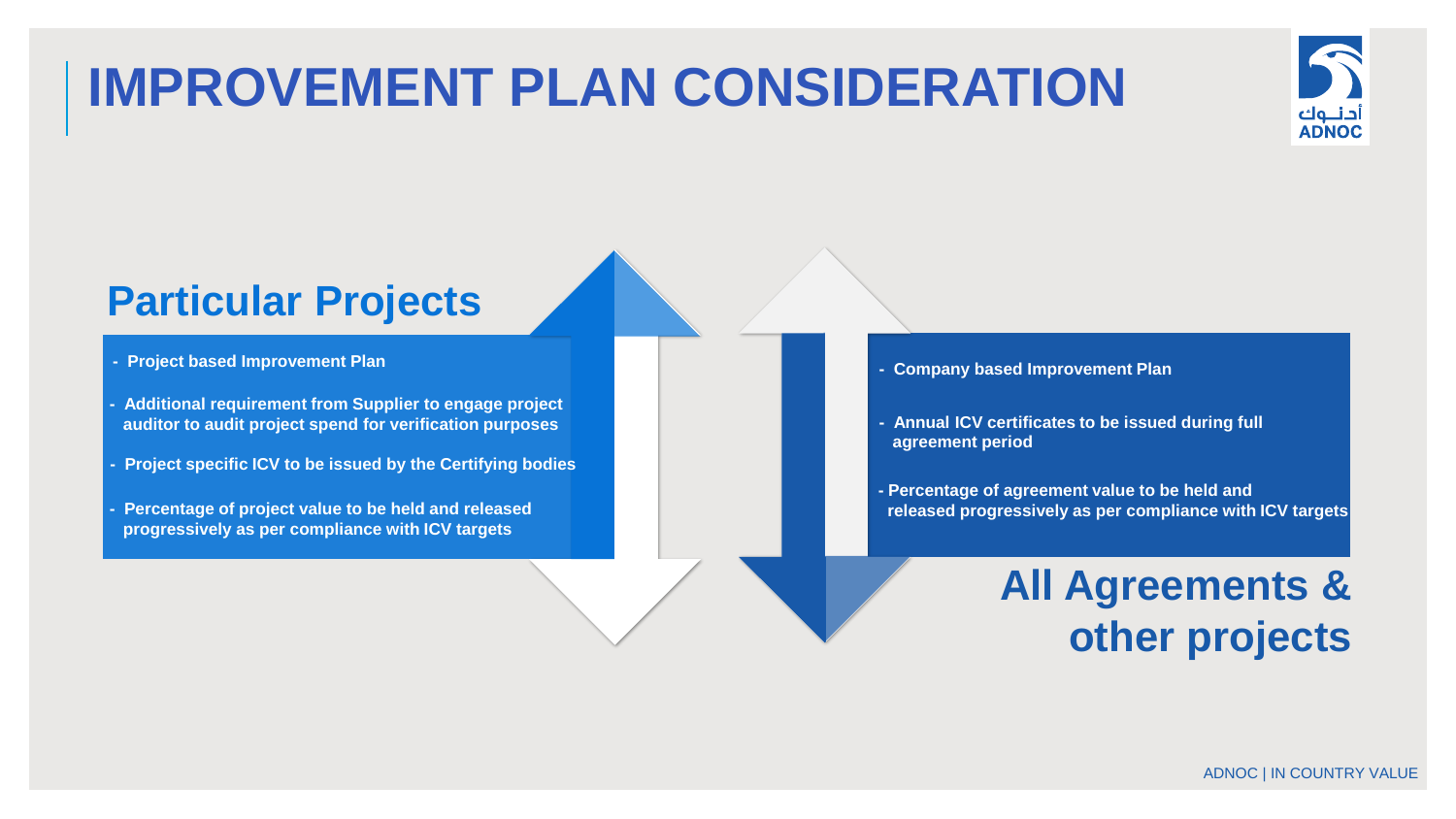#### $\mathcal{L}$ **AWARD STRATEGY** أدنــوك<br>ADNOC  $\sqrt{2}$  $\ddot{\mathbf{s}}$  $\mathbf{U}_1$ W **Commercial ICV Technical** Tender Floating Stage **Evaluation Evaluation Evaluation** All qualified All qualified **Technically Commercial Participants Suppliers** accepted **Suppliers** participants Tender floated Suppliers are Rights of refusal Suppliers are ranked by granted including the evaluated based **Commercial** Consecutively to project's scope of quotes, and **Activity** highest to lowest on technical combination of combined ICV work and requirements ICV % and suppliers to match a specifications improvement plan only target price

ADNOC | IN COUNTRY VALUE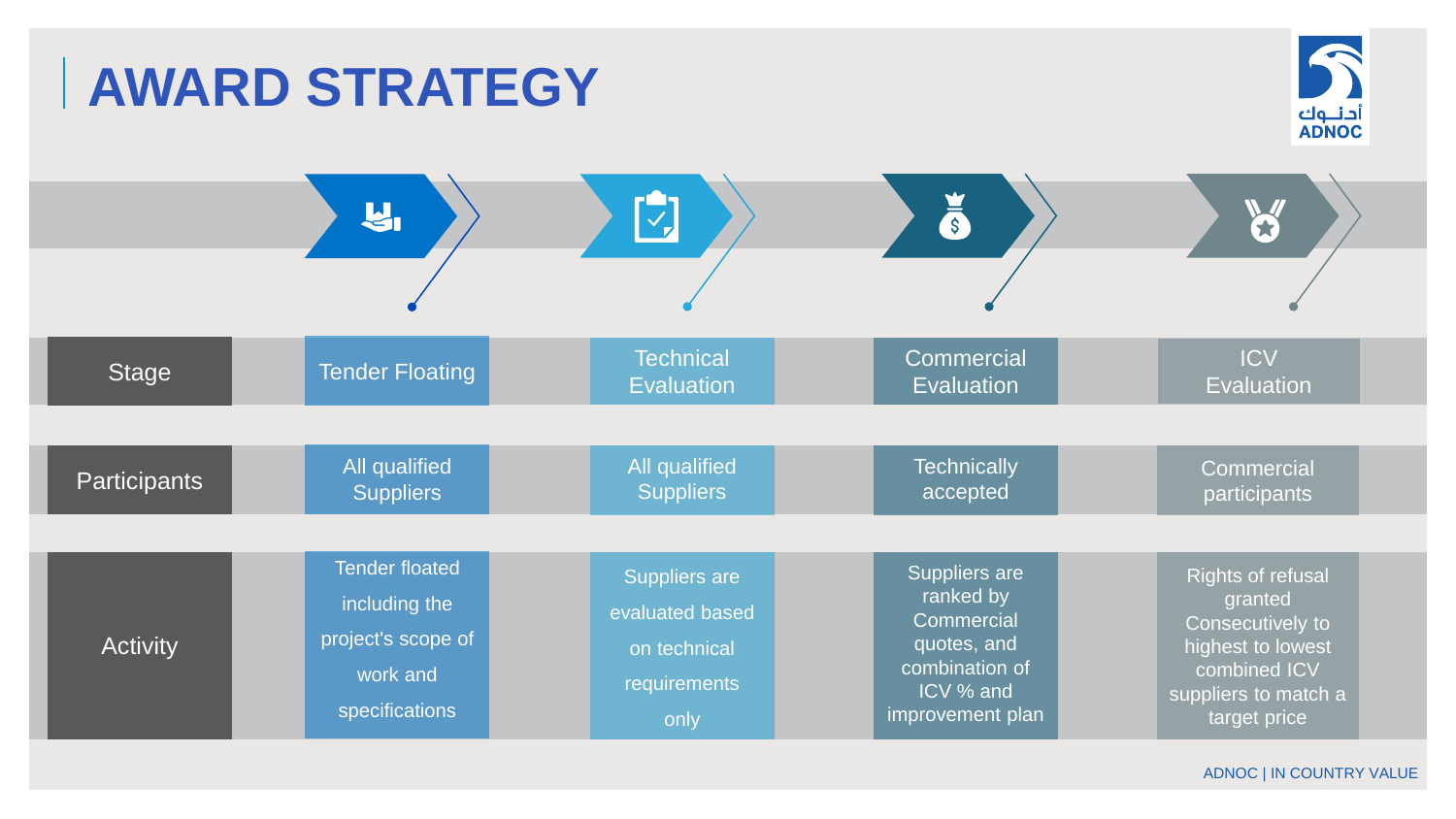## **AWARD STRATEGY – SINGLE AWARD**



|              | <b>Supplier</b> | <b>Price Quoted</b><br>(AED) | <b>Price</b><br><b>Ranking</b>                                            | ICV %<br>As per certificate | <b>ICV</b><br><b>Improvement Plan</b> |
|--------------|-----------------|------------------------------|---------------------------------------------------------------------------|-----------------------------|---------------------------------------|
|              | $\mathsf{A}$    | 100                          | L1                                                                        | 20%                         | 25%                                   |
|              | B               | 120                          | L2                                                                        | 10%                         | 18%                                   |
|              | $\mathsf{C}$    | 130                          | L3                                                                        | 30%                         | 38%                                   |
|              | D               | 140                          | L4                                                                        | 45%                         | 46%                                   |
|              | E               | 150                          | L5                                                                        | 40%                         | 55%                                   |
|              |                 |                              |                                                                           |                             |                                       |
| $\mathbf{1}$ |                 |                              | To arrive at the combined score, the following weightages to be assigned* | 40%                         | 60%                                   |

\* The assigned percentages are not fixed, and are only used for illustration purposes.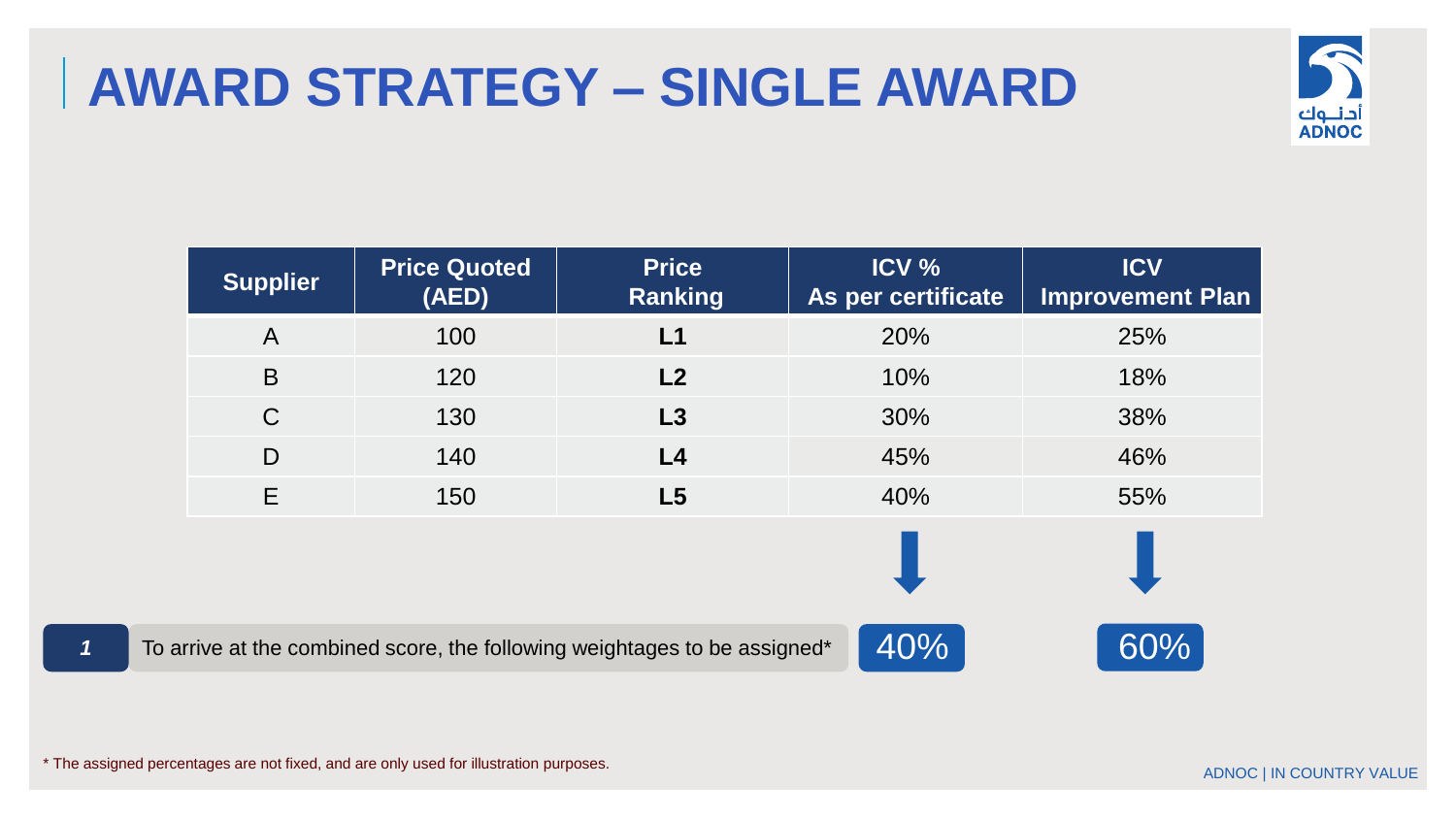### **AWARD STRATEGY – SINGLE AWARD**



| <b>Supplier</b> | <b>Price Quoted</b><br>(AED) | <b>Price</b><br>Ranking | ICV %<br>As per certificate | <b>ICV</b><br>Improvement Plan | <b>Combined ICV</b> | <b>New Ranking</b> |
|-----------------|------------------------------|-------------------------|-----------------------------|--------------------------------|---------------------|--------------------|
| $\overline{A}$  | 100                          | L1                      | 20%                         | 25%                            | 23%                 | H <sub>4</sub>     |
| B               | 120                          | L2                      | 10%                         | 18%                            | 14.8%               | H <sub>5</sub>     |
| C               | 130                          | L3                      | 30%                         | 38%                            | 34.8%               | <b>H3</b>          |
| D               | 140                          | L4                      | 45%                         | 46%                            | 45.6%               | H <sub>2</sub>     |
| E               | 150                          | L5                      | 40%                         | 55%                            | 49%                 | <b>H1</b>          |

**Initially** Request Supplier D to match L1 (AED 100). If he agrees, award Supplier D for AED 100

**Revised** Request Supplier E to match L1 (AED 100). If he agrees, award Supplier E for AED 100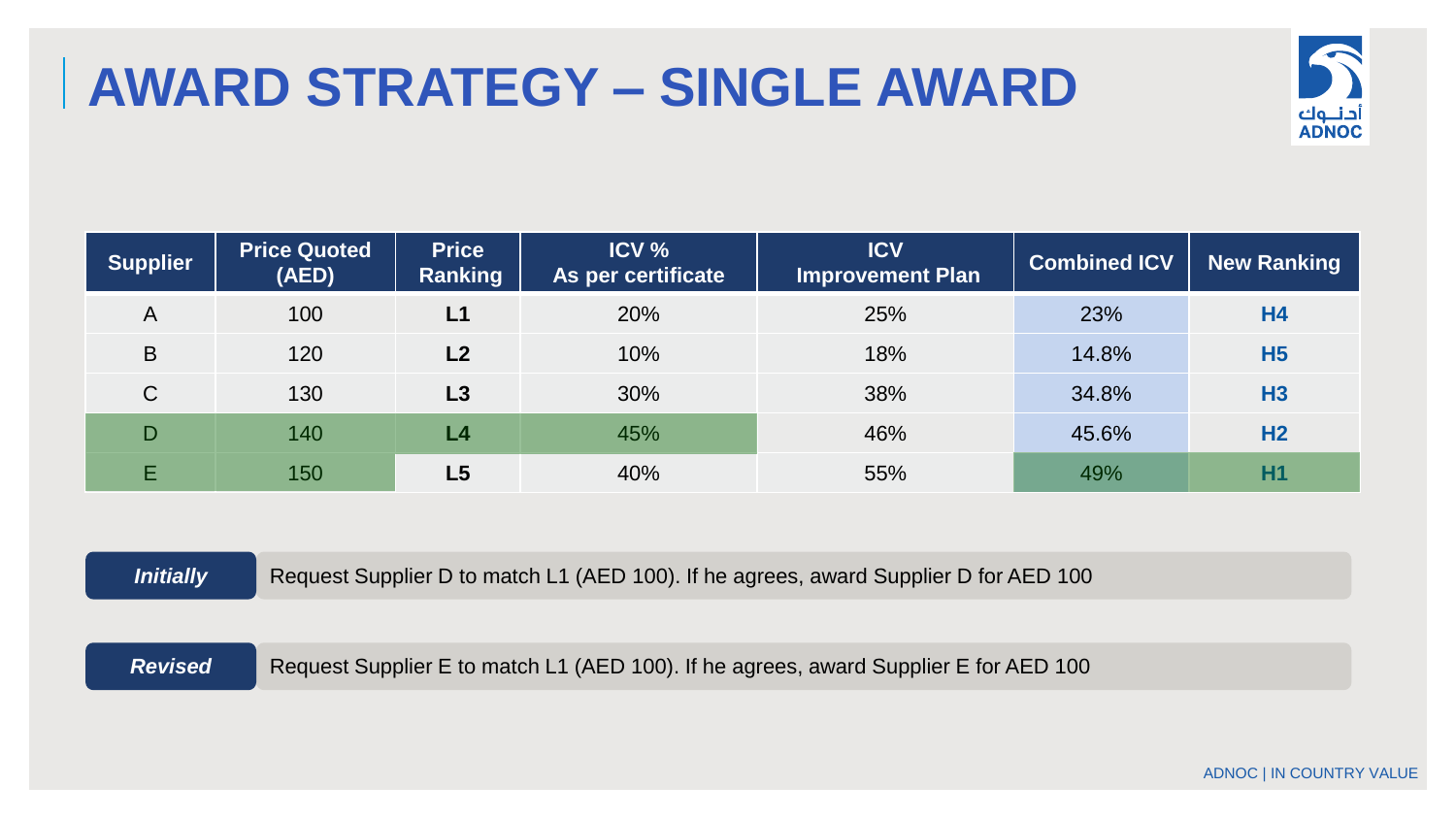# **AWARD STRATGY - MULTIPLE AWARD**



**Multiple Award is to be made to 3 Suppliers in ratio of 60:30:10 in this case study**

**80% weightage on improvement plan , 20% on ICV certificate \*** 

|     | <b>Supplier</b> | <b>Price Quoted</b><br>(AED) | <b>Price</b><br>Ranking | ICV %<br>As per certificate | <b>ICV</b><br><b>Improvement Plan</b> | <b>Combined</b><br><b>ICV</b> | <b>New</b><br><b>Ranking</b> |
|-----|-----------------|------------------------------|-------------------------|-----------------------------|---------------------------------------|-------------------------------|------------------------------|
|     | A               | 100                          | L1                      | 20%                         | 25%                                   | 24%                           | <b>H4</b>                    |
|     | B               | 120                          | L <sub>2</sub>          | 10%                         | 18%                                   | 16.40%                        | <b>H5</b>                    |
|     | $\mathsf{C}$    | 130                          | L3                      | 30%                         | 38%                                   | 36.40%                        | H <sub>3</sub>               |
| 30% | D               | 140                          | L4                      | 45%                         | 46%                                   | 45.80%                        | H <sub>2</sub>               |
| 60% | Е               | 150                          | L5                      | 40%                         | 55%                                   | 52%                           | <b>H1</b>                    |

#### **Process to be followed:**

30%

*1* Request Supplier E (H1) to match L1 (AED 100). If he agrees, award Supplier E the highest share 60% for AED 100

Once Supplier E is awarded, Supplier D will be approached to match L1 for second highest share 30%. If he agrees he will be awarded, if not, Supplier C will be approached for the same and so on for the rest of the shares *<sup>2</sup>*

The shares (60/30/10) will be directly proportional to ICV%

\* The assigned percentages are not fixed, and are only used for illustration purposes.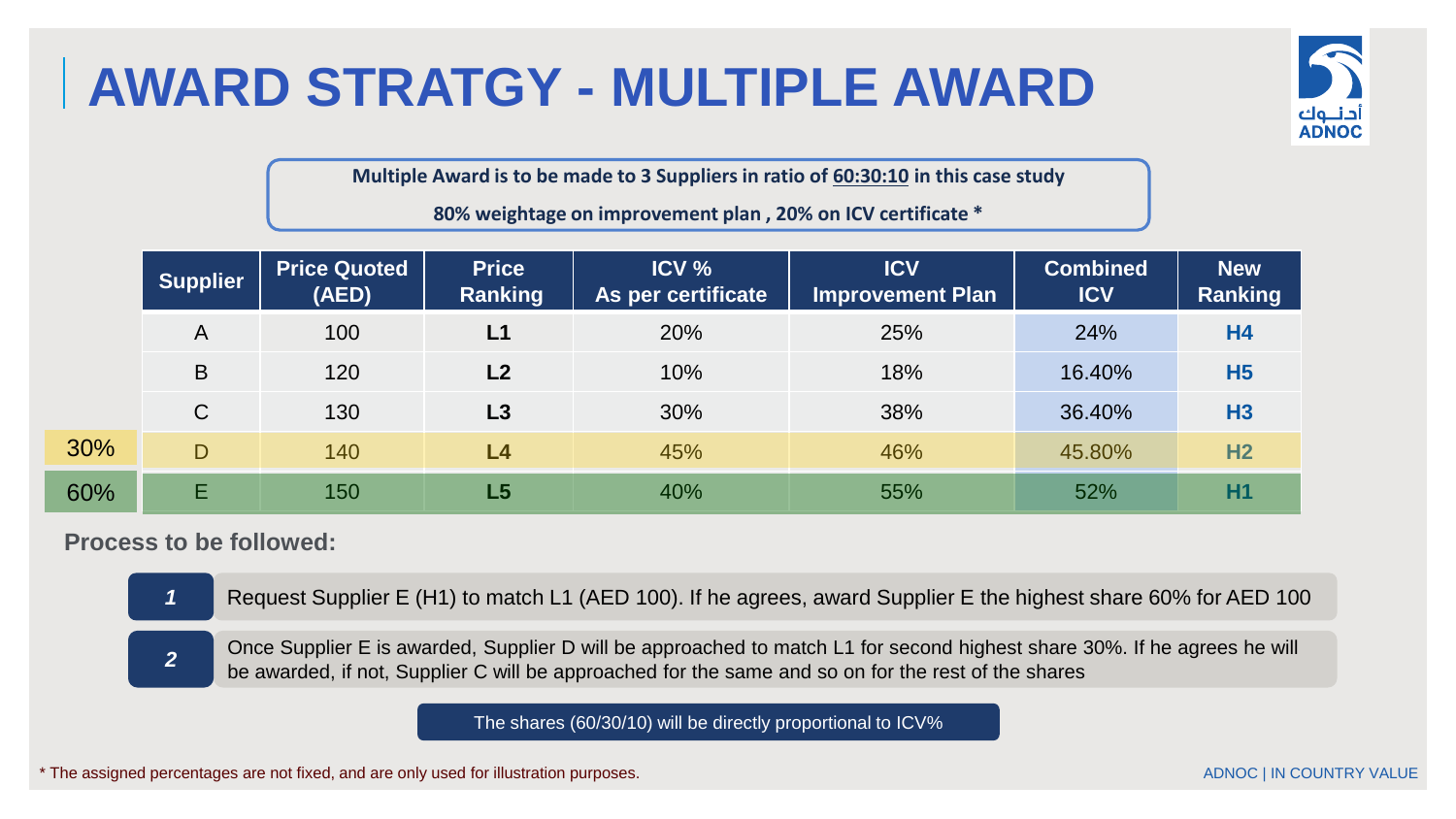# **IMPROVEMENT PLAN**





ADNOC | IN COUNTRY VALUE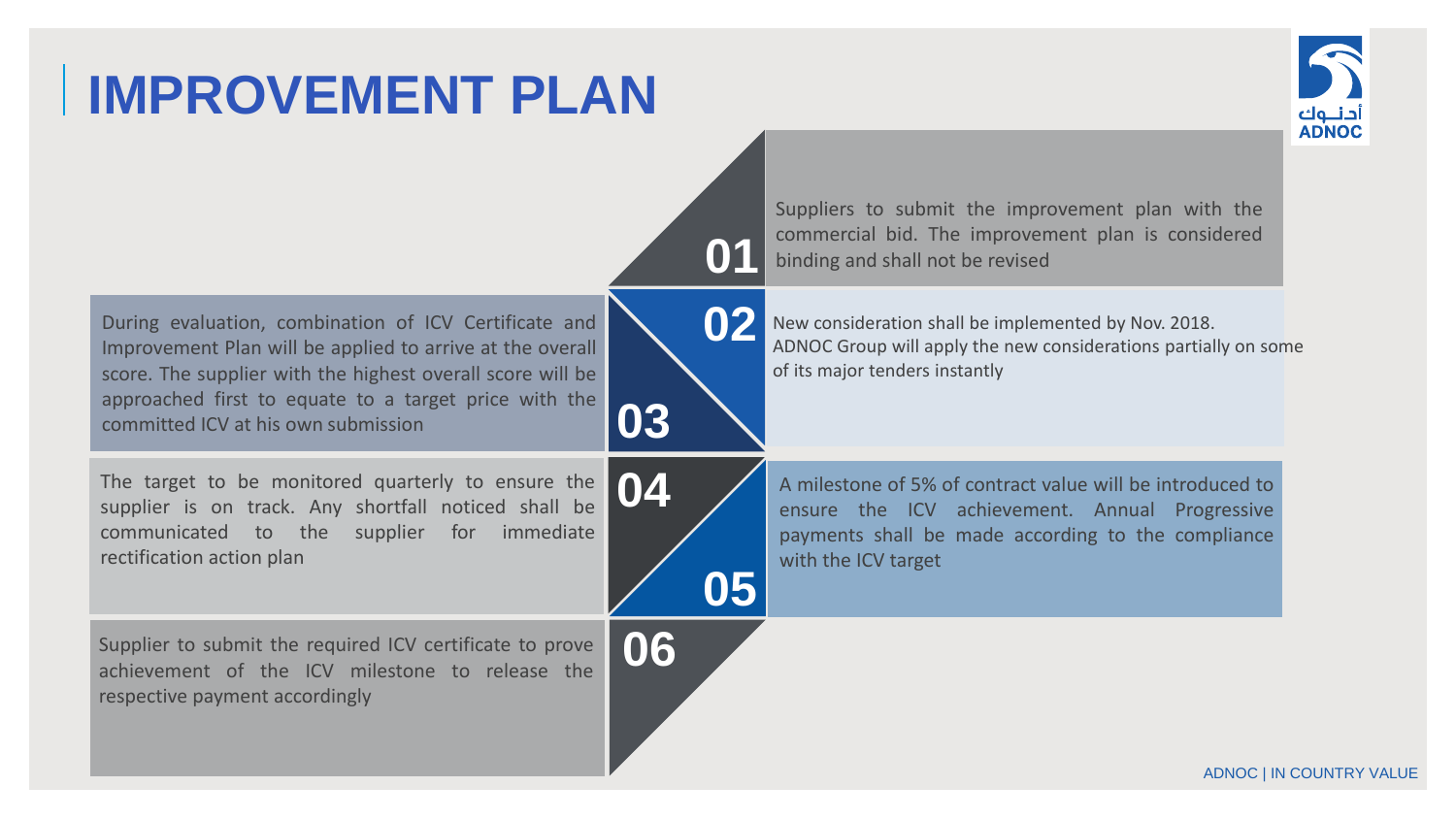## **WAY FORWARD**